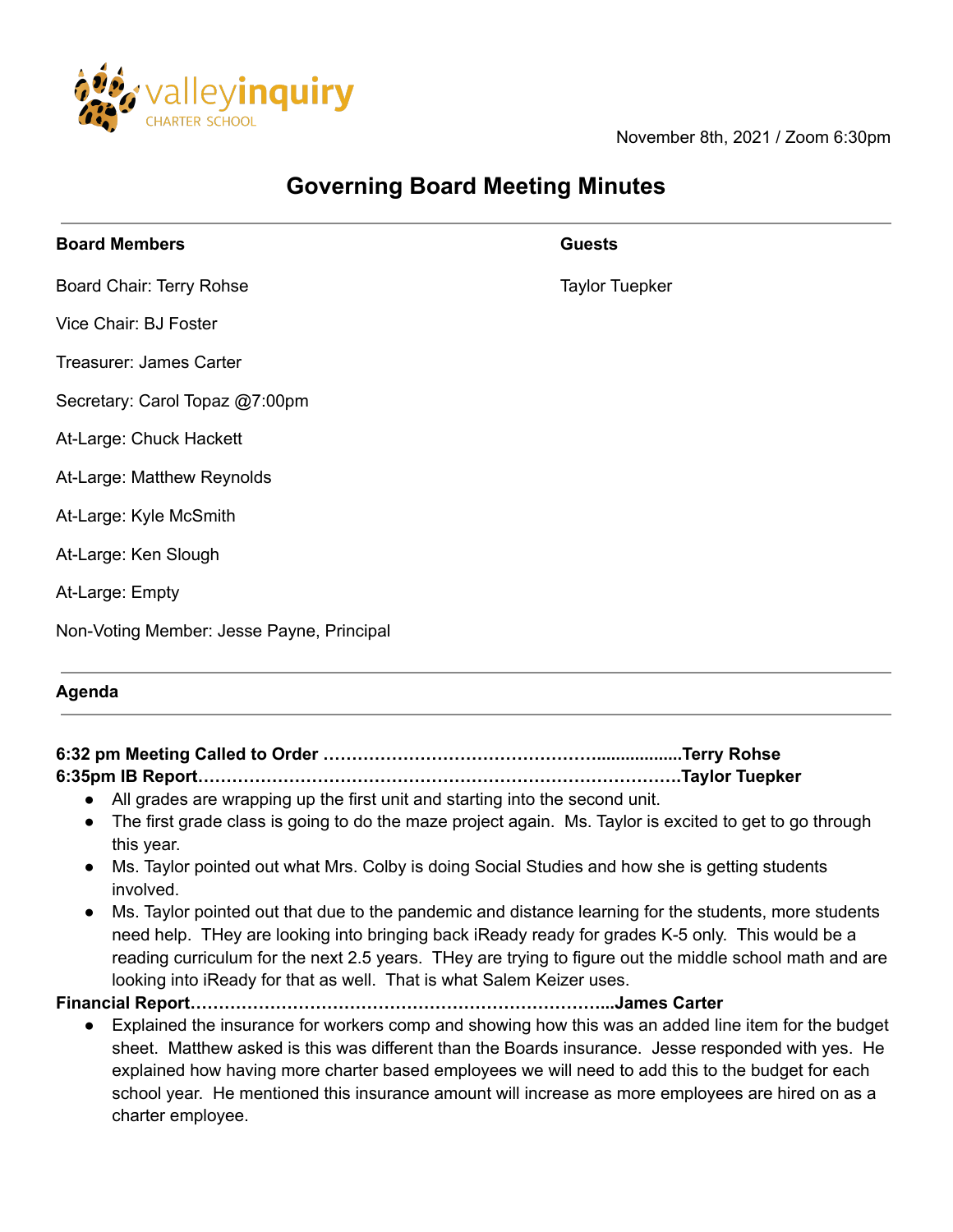- James explained that the gray highlighted areas on the budget sheet and how some of these amounts/numbers have changed due to the expansion. These dollars have moved to the expansion tab.
- Income tab, James mentioned nothing really has changed. The school received an athletic donation and reimbursement for summer school.
- Nothing added or changed in the fundraising tab.

**Expansion Report……………………………………………………………….Jesse Payne & James Carter**

- The Nutrition Program needs to be its own line item. This is to show that the money provided is used for food only. Jesse explained this is also due to the 1st ear nutrition program audit.
- James explained that they bank balance from July 1st through Nov. (formula designed in excel sheet). He said it was important to have the board know the balance in our account. He showed all the tabs, income, expense etc. would formulated in the bank balance section and showed us the totals that match Quickbooks each month. He said this does not show Grant or District money.
- BJ asked about the nutrition expense & kitchen equipment, He wanted to know if that was a duplicate line item or it needed to be separate. James mentioned he would has Ms. Mary.

## **Principals Report……………………………………………………………….Jesse Payne**

- Covid incidents and going through the safety protocol. In 2nd grade a student said that they had an issue with a substitute teacher. Reviewed topics and discussions and outcome. BJ asked about having cameras in the classrooms to protect the school and staff. Jesse said that due to the teachers union cameras are not allowed in classrooms.
- Land Surveying started for the middle school on 11/8/2021.
- Parking and the parking lot at the school are terrible. Jesse reached out to the district about help with paving and the district said we were on as it is considered property enhancement. Jesse will be asking the architect to see if they can add on black top for the back loop during winter break or at the latest spring break. Check mentioned this would be tough to do in the wintertime due to the temperature. He said adding on 6" mitis and 3" mitis would be a good start. Plus this is what the company would have to do anyways to raise the black top out of the mud. Jesse mentioned that he has had people ask about fundraising, donating, and volunteering their time to help make the black top path happen. He said he will see if Salem Keizer is ok with that.
- Lots of thanks to James and Ms. Mary for working on the revised budget and to include the expansion of the new school as well as getting each line item organized.
- Jesse asked to have the board's approval for the expansion and to get the help from a financial consultant to get this process going with banks for the new school. This will be an infrastructure improvement line item and will cost \$6500.00 for this financial professional to help us through the expansion process. This person has done this type of work before and helped Howard Street get their process going for their new location.
- Jesse provided the financial consultant contract. Everyone reviewed the agreement. BJ set the agreement (financial agent David Roberson from Lewis, Young, Robertson & Burningham Inc.) and the payment of \$6500 to the financial professional to motion. Matthew seconded. Unanimous vote yes.
- Jesse asked for the board to vote on the iReady reading curriculum. It is for the length of 2.5 years at a cost of \$9500. Jesse is looking to see if this can be covered by the ESSER funds. James motioned to accept the purchase of the iReady reading curriculum, Kyle added with the addition that we try to see if ESSER funds will cover it. Chuck seconded the motion and a unanimous vote of yes.
- Staffing- Jesse hirted Hannah McSmith as a full time instructional support staff to help in kindergarten, recess and lunch duty. Chef Anna has also had an increase in her hours to help support the classrooms but this could change. LRC has been a challenge. They are eager to hire someone and it is a paid position through the grant. There has not been anyone applying to hire. One is the process for hiring but we are waiting to hear back from references.

## **7:15pm Items to Discuss**